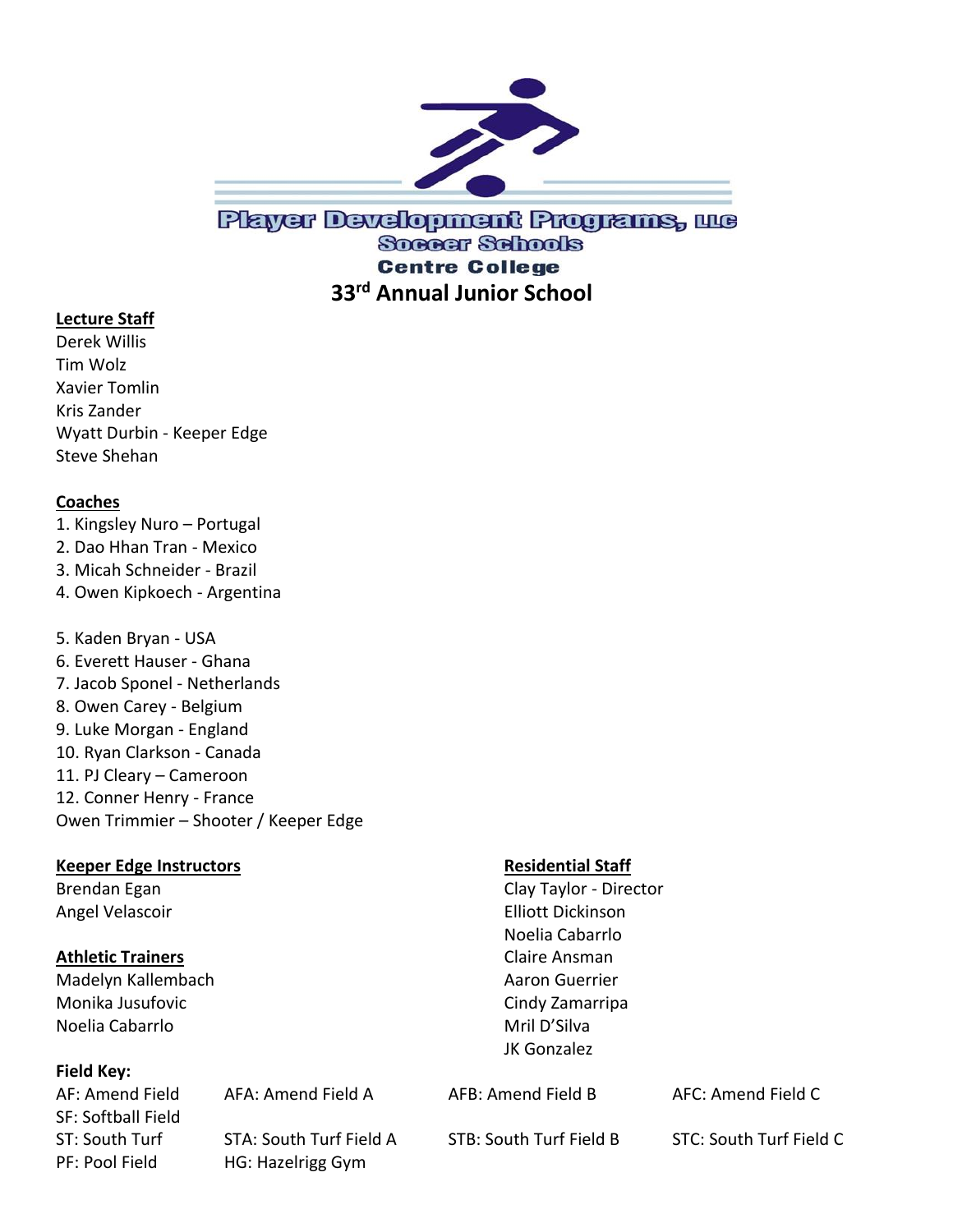# **June 12, Sunday**

| Julie IZ, Suliudy |                                                                        |                                                 |                                                             |                 |                 |                |  |  |  |  |
|-------------------|------------------------------------------------------------------------|-------------------------------------------------|-------------------------------------------------------------|-----------------|-----------------|----------------|--|--|--|--|
| $9:30 - 11:00$    |                                                                        |                                                 | Residential Camper Registration - Sutcliffe Athletic Center |                 |                 |                |  |  |  |  |
|                   | 10:45 - 11:30 Commuter Camper Registration - Sutcliffe Athletic Center |                                                 |                                                             |                 |                 |                |  |  |  |  |
| 11:45             | Mandatory All - Camp Meeting - Hazelrigg Gym                           |                                                 |                                                             |                 |                 |                |  |  |  |  |
| 12:00             |                                                                        | Skill Tests / Keeper Edge                       |                                                             |                 |                 |                |  |  |  |  |
| 1:00              | Lunch                                                                  |                                                 |                                                             |                 |                 |                |  |  |  |  |
| $2:15 - 3:45$     |                                                                        |                                                 | Skill Games / Challenges / Keeper Edge                      |                 |                 |                |  |  |  |  |
|                   | AF: 5, 6, 7                                                            | ST: 8,9,10                                      | PF: 11,12                                                   | SF: Keeper Edge |                 | HG: 1, 2, 3, 4 |  |  |  |  |
| 4:15              | Game                                                                   |                                                 |                                                             |                 |                 |                |  |  |  |  |
|                   | <b>AFA: 1v2</b>                                                        | AFB: 3v4                                        | <b>AFC: 5v6</b>                                             | <b>STA: 7v8</b> | STB:9v10        | STC: 11v12     |  |  |  |  |
| 5:30              |                                                                        |                                                 | Commuter Camper Release - Amend Soccer Field                |                 |                 |                |  |  |  |  |
| 5:45              | Residential Campers Go Back To Dorms                                   |                                                 |                                                             |                 |                 |                |  |  |  |  |
| 6:00              | <b>Residential Camper Dinner</b>                                       |                                                 |                                                             |                 |                 |                |  |  |  |  |
| 7:45              | Mandatory Residential Camper Cookies & Milk                            |                                                 |                                                             |                 |                 |                |  |  |  |  |
| $8:30 - 9:30$     |                                                                        |                                                 | Residential Camper 4 vs. 4 Tournament                       |                 |                 |                |  |  |  |  |
| 10:45             | Own Room                                                               |                                                 |                                                             |                 |                 |                |  |  |  |  |
| 11:00             | Lights Out                                                             |                                                 |                                                             |                 |                 |                |  |  |  |  |
|                   |                                                                        |                                                 |                                                             |                 |                 |                |  |  |  |  |
| June 13, Monday   |                                                                        |                                                 |                                                             |                 |                 |                |  |  |  |  |
| 7:30 / 7:45       |                                                                        | Wake-Up / Dorm Walk To Breakfast                |                                                             |                 |                 |                |  |  |  |  |
| 8:00              |                                                                        | <b>Residential Camper Breakfast</b>             |                                                             |                 |                 |                |  |  |  |  |
| 9:00              | Mandatory All - Camp Meeting - Hazelrigg Gym                           |                                                 |                                                             |                 |                 |                |  |  |  |  |
| $9:30 - 11:00$    |                                                                        |                                                 | Skill Games / Challenges / Keeper Edge                      |                 |                 |                |  |  |  |  |
|                   | AF: 11,12, 5                                                           | $S_{T}: 6,7,8$                                  | PF: 9, 10                                                   | SF: Keeper Edge |                 | HG: 1, 2, 3, 4 |  |  |  |  |
| $11:30 - 12:30$   | Game                                                                   |                                                 |                                                             |                 |                 |                |  |  |  |  |
|                   | AFA: 1v4                                                               | <b>AFB: 5v8</b>                                 | AFC: 6v10                                                   | STA: 7v12       | STB: 9v11       | HG: 2v3        |  |  |  |  |
| 12:45             | Lunch                                                                  |                                                 |                                                             |                 |                 |                |  |  |  |  |
| $2:00 - 3:30$     |                                                                        |                                                 | Skill Games / Challenges / Keeper Edge                      |                 |                 |                |  |  |  |  |
|                   | AF: 1, 2, 3, 4                                                         | ST: 11, 12, 5                                   | PF: 6, 7                                                    | SF: Keeper Edge |                 | HG: 8,9, 10    |  |  |  |  |
| $4:00 - 5:00$     | Game                                                                   |                                                 |                                                             |                 |                 |                |  |  |  |  |
|                   | AFA: 1v3                                                               | AFB: 5v10                                       | AFC: 8v12                                                   | STA: 6v11       | <b>STB: 7v9</b> | <b>HG: 4v2</b> |  |  |  |  |
| 5:30              |                                                                        |                                                 | Commuter Campers Released - Amend Soccer Field              |                 |                 |                |  |  |  |  |
| 5:45              |                                                                        |                                                 | Residential Campers Go Back To Dorms                        |                 |                 |                |  |  |  |  |
| 6:00              |                                                                        | <b>Residential Camper Dinner</b>                |                                                             |                 |                 |                |  |  |  |  |
| $7:45 - 9:00$     |                                                                        |                                                 | Residential Camper Soccer Tennis Tournament                 |                 |                 |                |  |  |  |  |
| 10:30             | Own Room                                                               |                                                 |                                                             |                 |                 |                |  |  |  |  |
| 11:00             | Lights Out                                                             |                                                 |                                                             |                 |                 |                |  |  |  |  |
|                   |                                                                        |                                                 |                                                             |                 |                 |                |  |  |  |  |
| June 14, Tuesday  |                                                                        |                                                 |                                                             |                 |                 |                |  |  |  |  |
| 7:30 / 7:45       |                                                                        | Wake-Up / Dorm Walk To Breakfast                |                                                             |                 |                 |                |  |  |  |  |
| 8:00              | <b>Residential Camper Breakfast</b>                                    |                                                 |                                                             |                 |                 |                |  |  |  |  |
| 9:00              |                                                                        |                                                 | Mandatory All - Camp Meeting - Hazelrigg Gym                |                 |                 |                |  |  |  |  |
| $9:30 - 11:00$    |                                                                        |                                                 | Skill Games / Challenges / Keeper Edge                      |                 |                 |                |  |  |  |  |
|                   | AF: 6,7,9                                                              | ST: 1, 2, 3, 4                                  | PF: 8, 5                                                    | SF: Keeper Edge |                 | HG: 10, 11, 12 |  |  |  |  |
| 11:30 - 12:30     | Game                                                                   |                                                 |                                                             |                 |                 |                |  |  |  |  |
|                   | AFA: 5v12                                                              | AFB: 10v11                                      | <b>AFC: 8v9</b>                                             | STA: 6v7        | STB: 1v2        | <b>HG: 3v4</b> |  |  |  |  |
| 12:45             | Lunch                                                                  |                                                 |                                                             |                 |                 |                |  |  |  |  |
| $2:00 - 3:30$     |                                                                        |                                                 | Skill Training & Challenges / Keeper Edge Session           |                 |                 |                |  |  |  |  |
|                   | AF: 5, 6, 7                                                            | ST: 8,9,10<br>PF: 1, 2, 3, 4<br>SF: Keeper Edge |                                                             |                 |                 | HG: 11,12      |  |  |  |  |